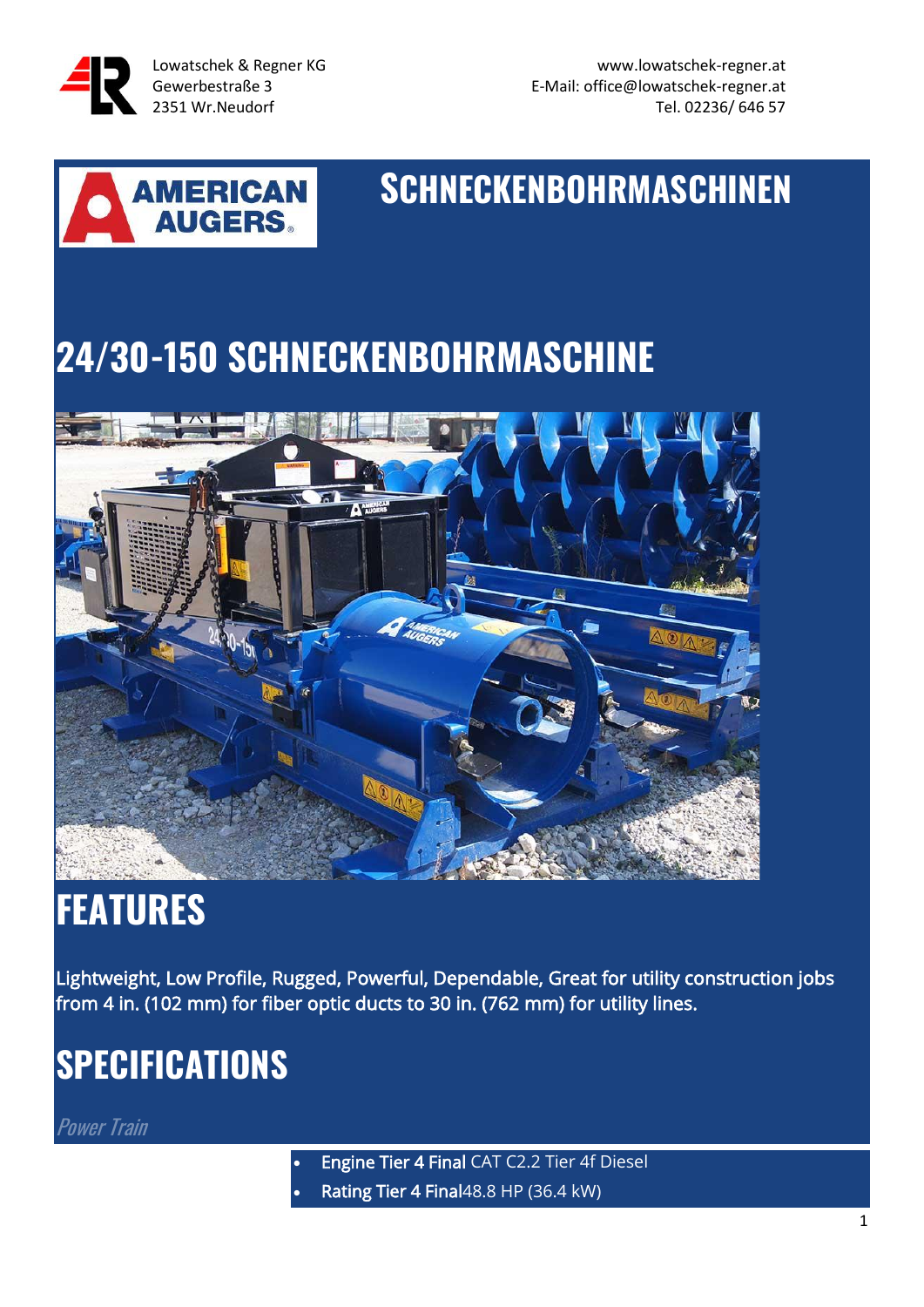|                         | Maximum Engine Speed Tier 4 Final2800 RPM<br>$\bullet$                            |
|-------------------------|-----------------------------------------------------------------------------------|
|                         | Engine Torque Tier 4 Final 91.5 ft lb @ 2800 RPM<br>$\bullet$                     |
|                         | Engine Torque 2 Tier 4 Final 121.7 ft lb @ 1800 RPM<br>$\bullet$                  |
|                         | Fuel Capacity Tier 4 Final19 U.S. Gallons (72 L)                                  |
|                         | Hydraulic Capacity Tier 4 Final15 U.S. Gallons (56.8 L)                           |
| <b>Transmission</b>     |                                                                                   |
|                         | Type Tier 4 FinalT-18 4-Speed Constant Mesh<br>$\bullet$                          |
|                         | Clutch Tier 4 FinalSpring Applied with 10 in. (254 mm) Diameter<br>$\bullet$      |
|                         | <b>Single Disk</b>                                                                |
| <b>Hydraulic System</b> |                                                                                   |
|                         | Maximum Thrust Tier 4 Final150,000 lbs. (68 Tonnes)<br>$\bullet$                  |
|                         | Hydraulic Thrust Cylinder Tier 4 Final(2) 5 in. Bore x 35 in. Stroke<br>$\bullet$ |
|                         | $(127 \times 889)$                                                                |
| <b>Master Pusher</b>    |                                                                                   |
|                         | Diameter24 in. (610 mm)<br>$\bullet$                                              |
|                         | Working Range8 in. - 30 in. (203 - 762 mm) Casing Diameter<br>$\bullet$           |
|                         | Hex Drive3 in. (76.2 mm)                                                          |
|                         |                                                                                   |
| <i>Dimensions</i>       |                                                                                   |
|                         | Length11 ft. 4 in. (3.43 m)                                                       |
|                         | Width3 ft. (0.91 m)<br>$\bullet$                                                  |
|                         | HeightTier 4f: 5 ft. (1.53 m)                                                     |
|                         | Master Track Length11 ft. (3.4 m) w/1 in. (25 mm) back plate                      |
|                         | Master Track Width4 ft. 6 in. (1.37 m)<br>$\bullet$                               |
|                         | Centerline18.12 in. (460 mm)<br>$\bullet$                                         |
|                         | Extension Track Length10 ft. (3 m)<br>$\bullet$                                   |
|                         | Extension Track Width4 ft. 6 in. (1.37 m)                                         |
| Weights                 |                                                                                   |
|                         | Base Unit / Power PackTier 4f: 4,142 lbs. (1879 kg)                               |
|                         | Master Pusher450 lbs. (204 kg)<br>$\bullet$                                       |
|                         | Master Track1,300 lbs. (590 kg)<br>$\bullet$                                      |
|                         | Lifting Sling140 lbs. (63.5 kg)<br>$\bullet$                                      |
|                         | Total WeightTIER 4f: 6,032 lbs. (2,736 kg)<br>$\bullet$                           |
|                         | Extension Track1060 lbs. (481 kg) each<br>$\bullet$                               |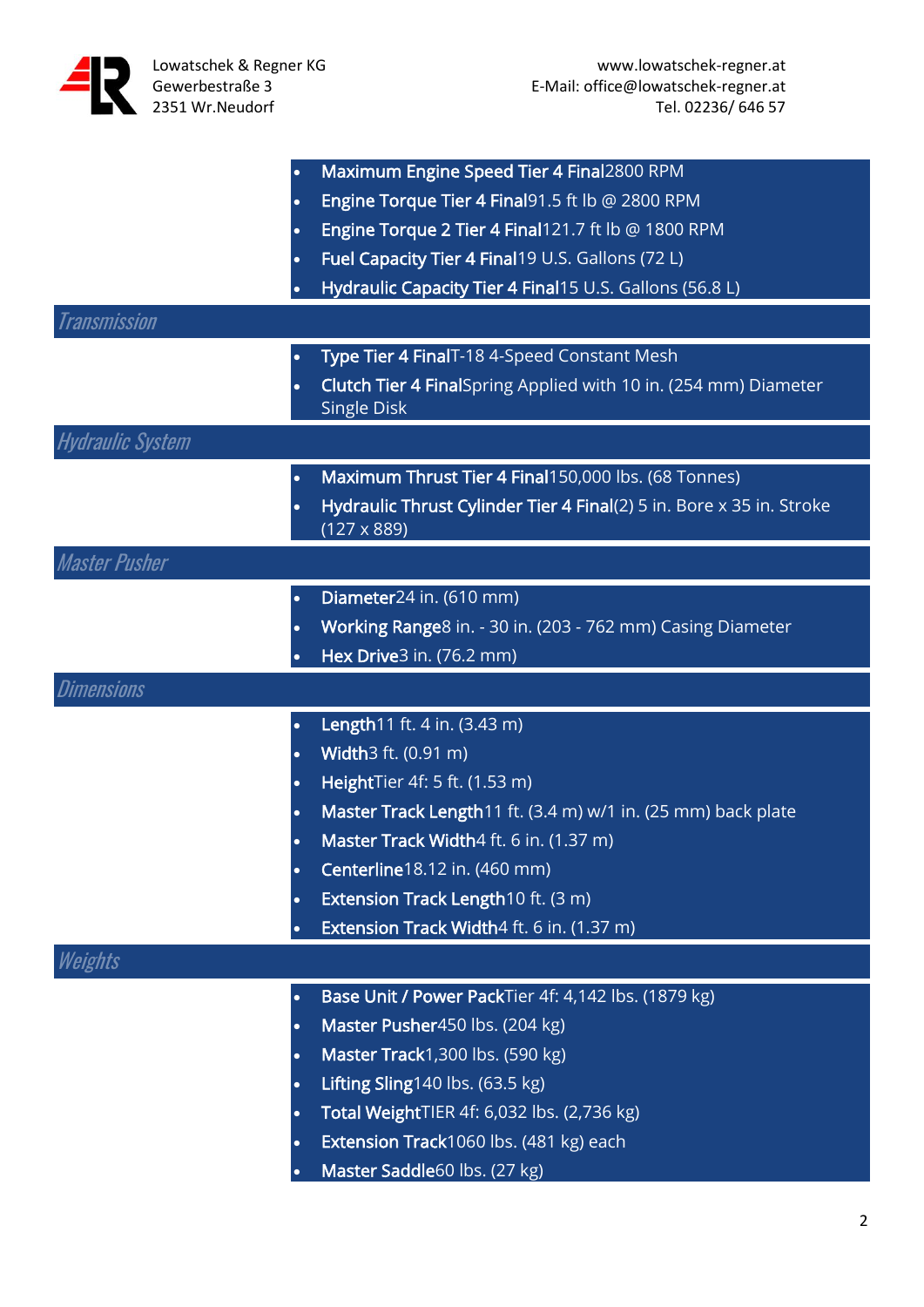

### **36-600 SCHNECKENBOHRMASCHINE**



### **FEATURES**

### NEXT GENERATION

Highly Productive Rack & Pinion pulls the machine back to its starting point on the track quickly – no dogging or winching.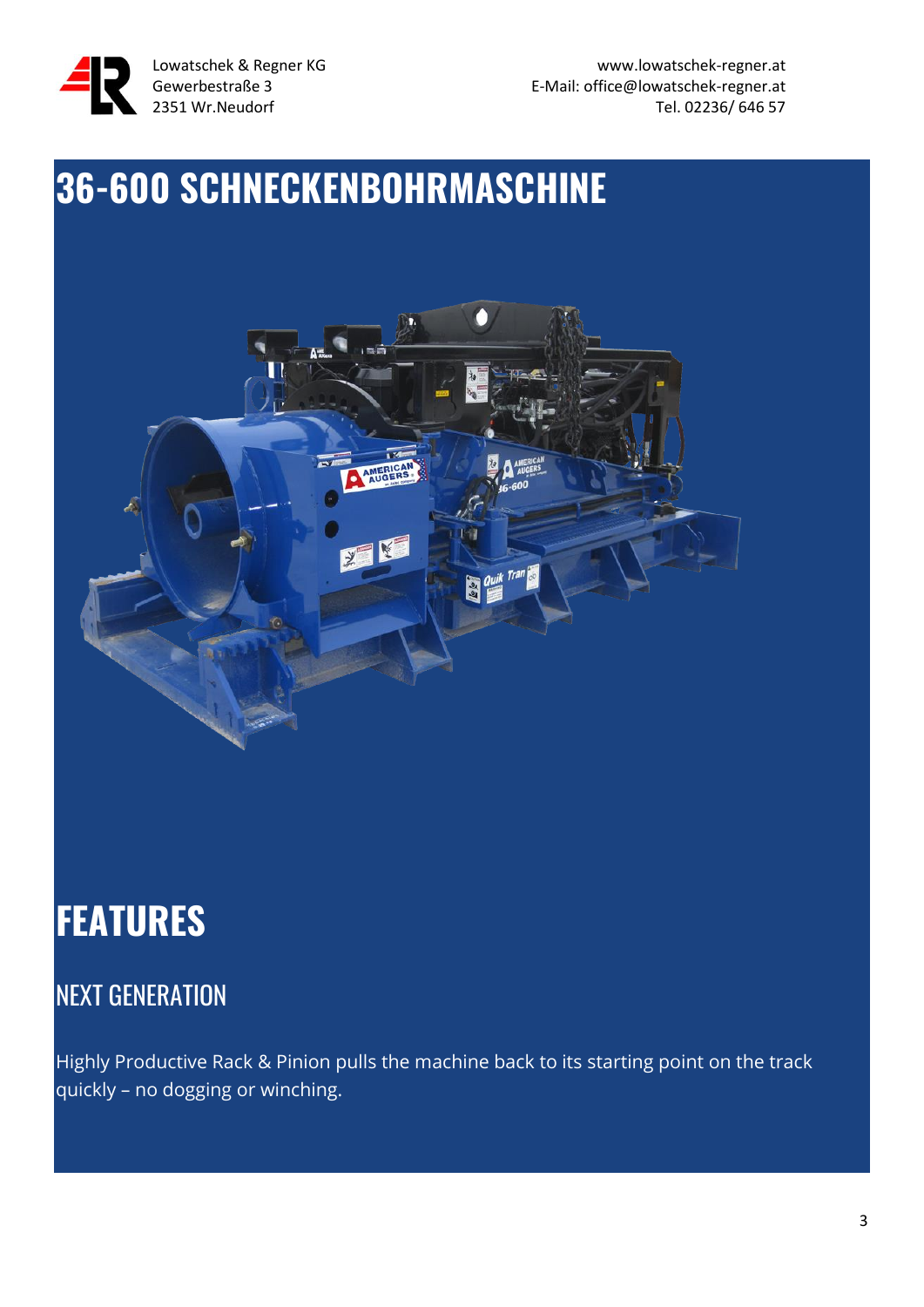

| <b>SPECIFICATIONS</b>   |                                                                                                                                       |
|-------------------------|---------------------------------------------------------------------------------------------------------------------------------------|
| <b>Power Train</b>      |                                                                                                                                       |
|                         | Engine Tier 4 FinalCAT C4.4 Tier 4f Diesel<br>$\bullet$                                                                               |
|                         | Rating Tier 4 Final137 HP (102.2 kW)<br>$\bullet$                                                                                     |
|                         | Maximum Engine Speed Tier 4 Final2300 RPM<br>$\bullet$                                                                                |
|                         | Engine Torque Tier 4 Final327 ft-lbs. (443 Nm) @ 2200 RPM                                                                             |
|                         | Engine Torque 2 Tier 4 Final391 ft-lbs. (530 Nm) @ 1400 RPM                                                                           |
|                         | Fuel Capacity Tier 4 Final22 U.S. Gallons (83.3 L)                                                                                    |
|                         | Hydraulic Capacity Tier 4 Final24 U.S. Gallons (91 L)                                                                                 |
| Transmission            |                                                                                                                                       |
|                         | Type Tier 4 FinalEaton FS-5205A, 5-speed<br>$\bullet$                                                                                 |
|                         | Clutch Tier 4 FinalSpring applied with 14. in. (356 mm) diameter<br>$\bullet$<br>single disk / hydraulically-assisted clutch actuator |
| <b>Hydraulic System</b> |                                                                                                                                       |
|                         | Maximum Thrust600,000 lbs. (272 Tonnes)                                                                                               |
|                         | Hydraulic Thrust Cylinder(2) 9 in. Bore x 35 in. Stroke (229 mm x 889<br>$\bullet$<br>mm)                                             |
| Master Pusher           |                                                                                                                                       |
|                         | Diameter36 in. (914 mm)<br>$\bullet$                                                                                                  |
|                         | Working Range12 in. - 42 in. (305 - 1,067 mm) Casing Diameter                                                                         |
|                         | Hex Drive4 in. (102 mm)                                                                                                               |
| Quik Split              |                                                                                                                                       |
|                         |                                                                                                                                       |
|                         | The Quik Split frame design allows the machine to be                                                                                  |
|                         | separated into sections to accommodate lighter and faster lifts                                                                       |

into and out of the bore pit and helps the operator facilitate more accurate and safer machine positioning.

#### Quik Tran

• Quik Tran is the fast return system, made available exclusively from American Augers. It provides up to 10,000 lbs. (4,536 kg) of push/pull at high speed, and there will be no dogging or winching during retract, as the Quik Tran system engages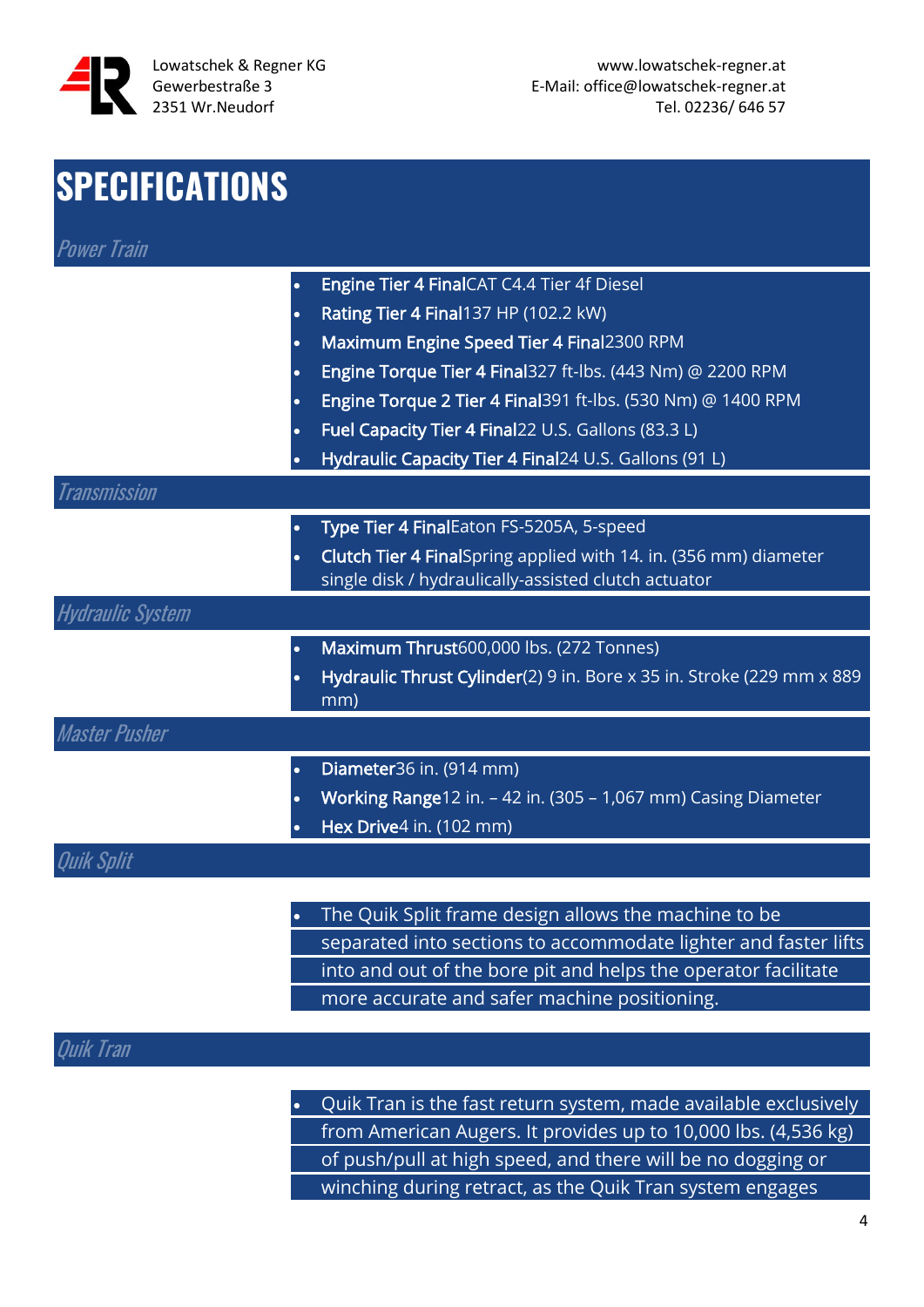

directly to the machine track. Quik Tran's benefit will be easier machine operation in challenging work climates or conditions.

#### Spoil Door

 $\mathit{Di}$ 

 $\boldsymbol{\mathcal{U}}$ 

|           | With a Safety-First commitment, all American Augers           |
|-----------|---------------------------------------------------------------|
|           | horizontal earth boring machines are equipped with a gravity  |
|           | activated-manual spoil door, which deflects thrown debris     |
|           | from the spoil chamber.                                       |
|           |                                                               |
| mensions  |                                                               |
| $\bullet$ | Length12 ft. 6 in. (3.81 m)                                   |
| $\bullet$ | Width5 ft. 7 in. (1.69 m)                                     |
| $\bullet$ | Height Tier 4F6 ft. 8 in. (2.03 m)                            |
|           | Master Track Length13 ft. (3.96 m) w/1 in. (25 mm) back plate |
| ٠         | Master Track Width6 ft. 3 in. (1.92 m) with backplate         |
|           | Centerline29.27 in. (744 mm)                                  |
| $\bullet$ | Extension Track Length10 ft. (3 m)                            |
|           | Extension Track Width5 ft. 3 in. (1.6 m)                      |
| eights    |                                                               |
| $\bullet$ | Base Unit (Split Weight)5,100 lbs. (2,313 kg)                 |
| $\bullet$ | Power Pack (Split Weight) Tier 4F7,240 lbs. (3,284 kg)        |
|           | Master Pusher1,100 lbs. (499 kg)                              |
| $\bullet$ | Master Track3,500 lbs. (1,587 kg)                             |
| $\bullet$ | Lifting Sling300 lbs. (136 kg)                                |
| $\bullet$ | Total Weight Tier 417,240 lbs. (7,820 kg)                     |
| $\bullet$ | Extension Track2,800 lbs. (1,270 kg) each                     |
|           | Master Saddle250 lbs. (114 kg)                                |
| $\bullet$ |                                                               |

### **36/42-600E SCHNECKENBOHRMASCHINE**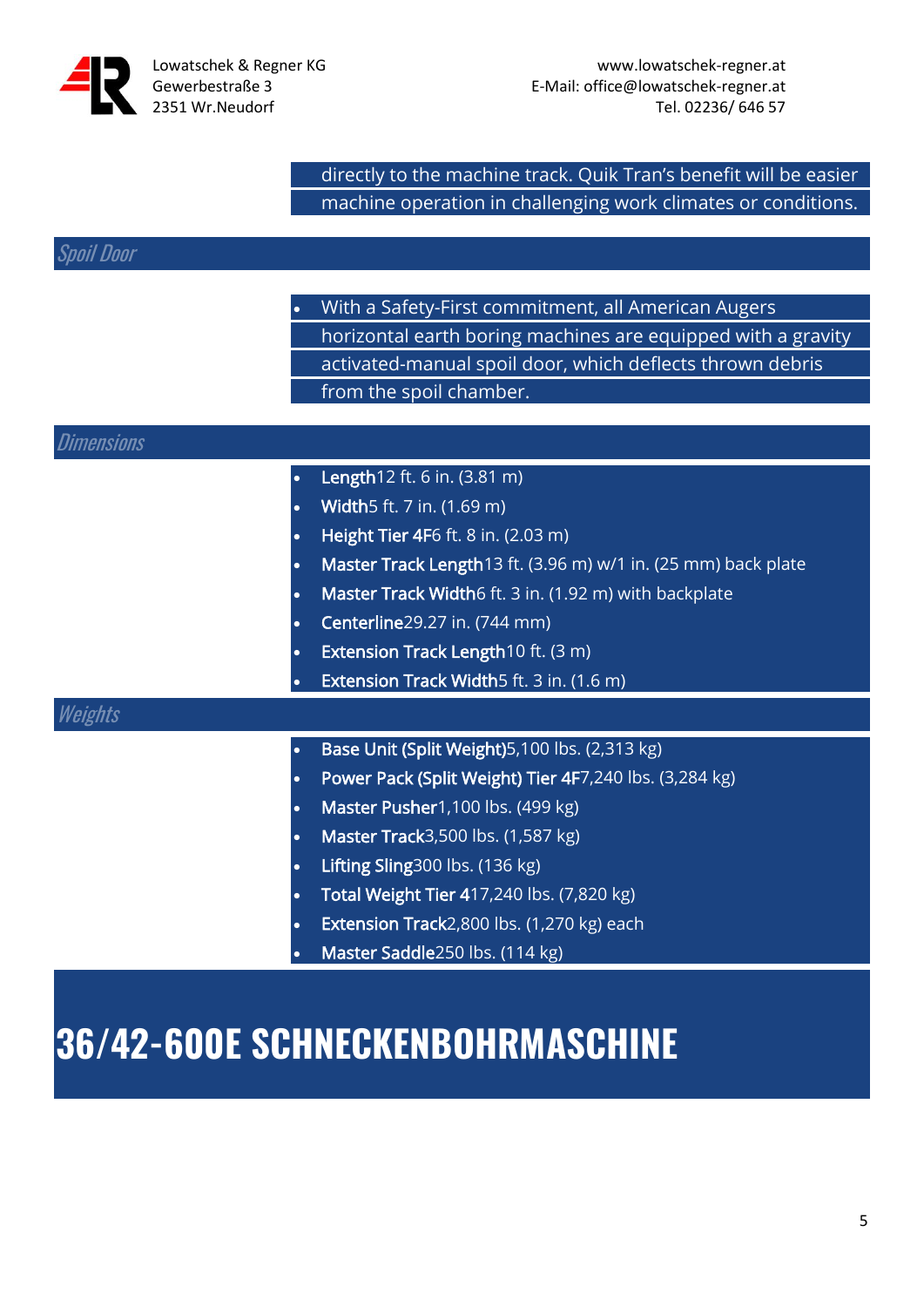



### **FEATURES**

- 600,000 lbs. (300 Tonnes) Thrust
- Electric Motor Eliminates fumes in the pit
- Take the rig out of the pit anywhere on the track
- Remote controlled operations, gets the operator off the rig and even out of the pit
- Torque limiter to help prevent damage of critical components
- Quik-Tran The fast return system

### **SPECIFICATIONS**

**Engine** 

• Make/ModelWEG Electric 460V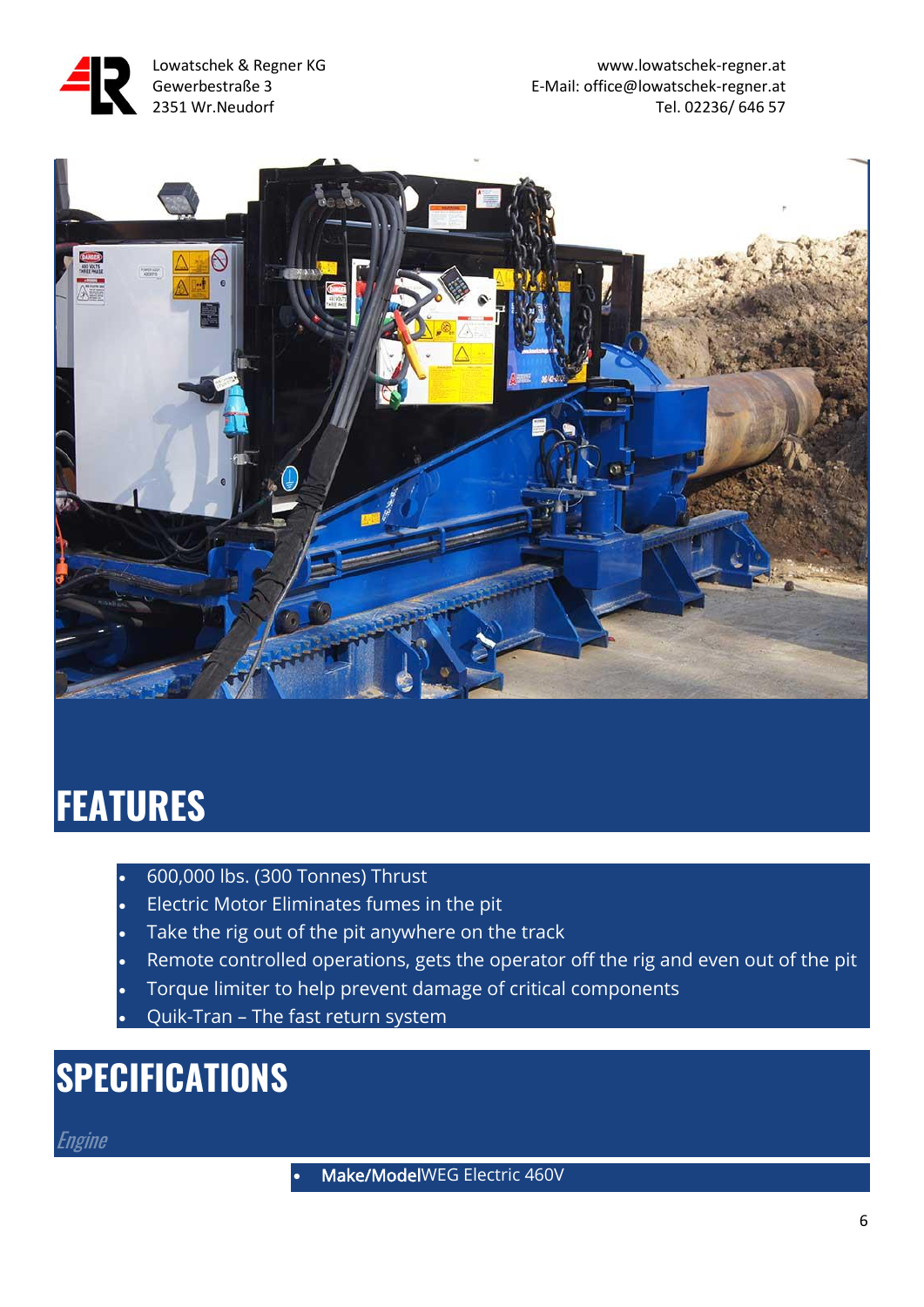

|                                 | $\bullet$ | Horsepower150 (112 kW)                                |
|---------------------------------|-----------|-------------------------------------------------------|
|                                 |           | Torque437 ft*lb @ 1780 RPM                            |
| <i><b>Operation</b></i>         |           |                                                       |
|                                 | $\bullet$ | Max Thrust600,000 lbs. (300 tonnes)                   |
|                                 | $\bullet$ | Speed and TorqueAt 15 RPM torque will be 42,500 ft*Lb |
|                                 | $\bullet$ | At 30 RPM torque will be 29,500 ft*Lb                 |
|                                 | $\bullet$ | Working Range12 in. - 48 in.                          |
|                                 |           | Hex Drive4 in.                                        |
| <b>Weights &amp; Dimensions</b> |           |                                                       |
|                                 | $\bullet$ | Length13 ft.                                          |
|                                 | $\bullet$ | Height7 ft. 3.5 in.                                   |
|                                 | $\bullet$ | Width6 ft. 3 in.                                      |
|                                 | $\bullet$ | Transport Weight19590 lb.                             |
|                                 |           | Critical Lifting Weight9,377 lb                       |
| <i>Capacities</i>               |           |                                                       |
|                                 | $\bullet$ | Hydraulic35 U.S. Gallons                              |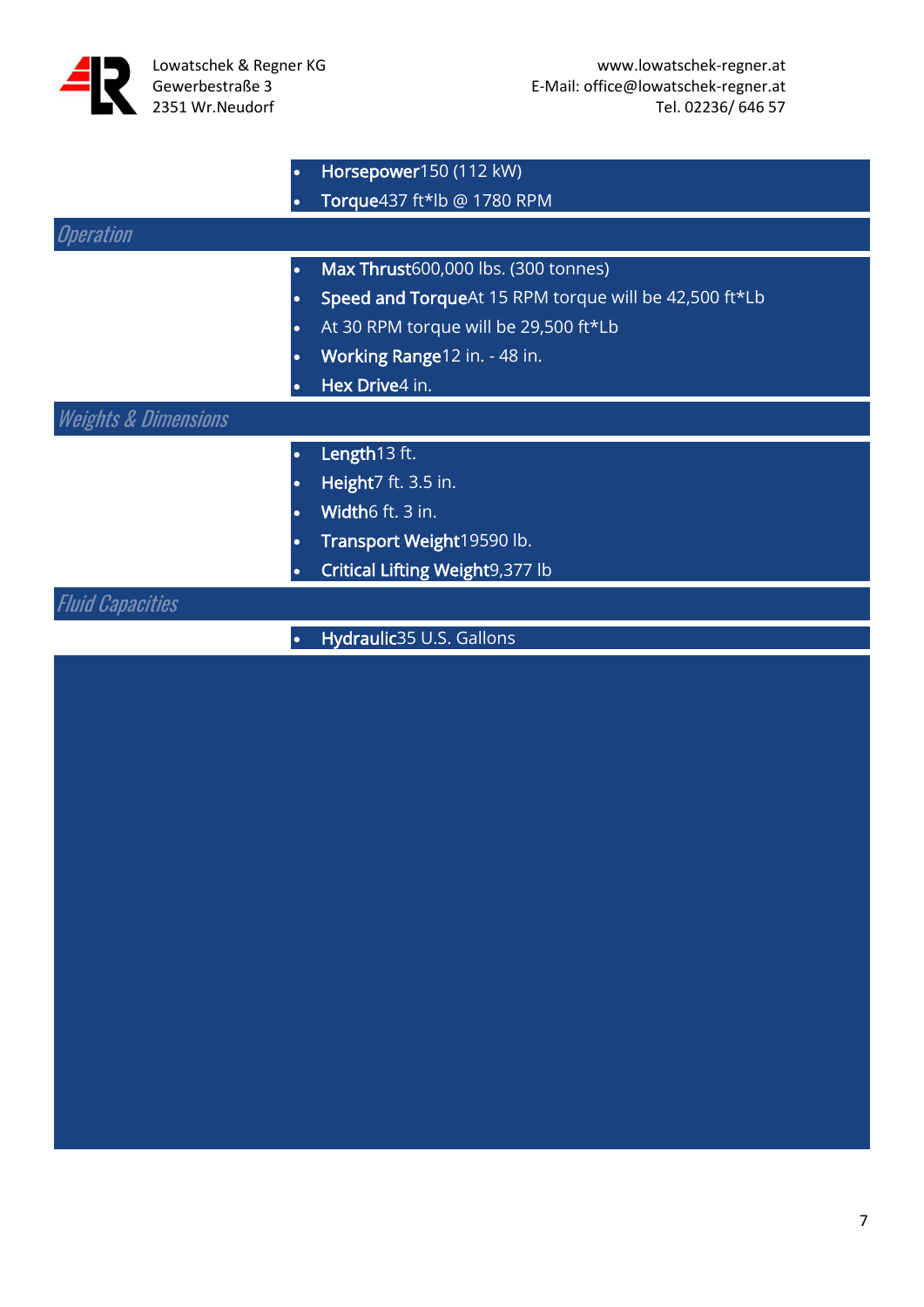

### **48/54-900 SCHNECKENBOHRMASCHINE**



### **FEATURES**

Highly Productive Rack & Pinion pulls the machine back to its starting point on the track quickly – no dogging or winching.

- Increased ability to pull auger, steering rods, and push product
- Increased visibility to the master pusher
- Low Centerline and Wide Stance provide increased stability
- A hydraulically assisted clutch is easier and more comfortable to operate
- No Hook Rollers, the machine locks safely to the track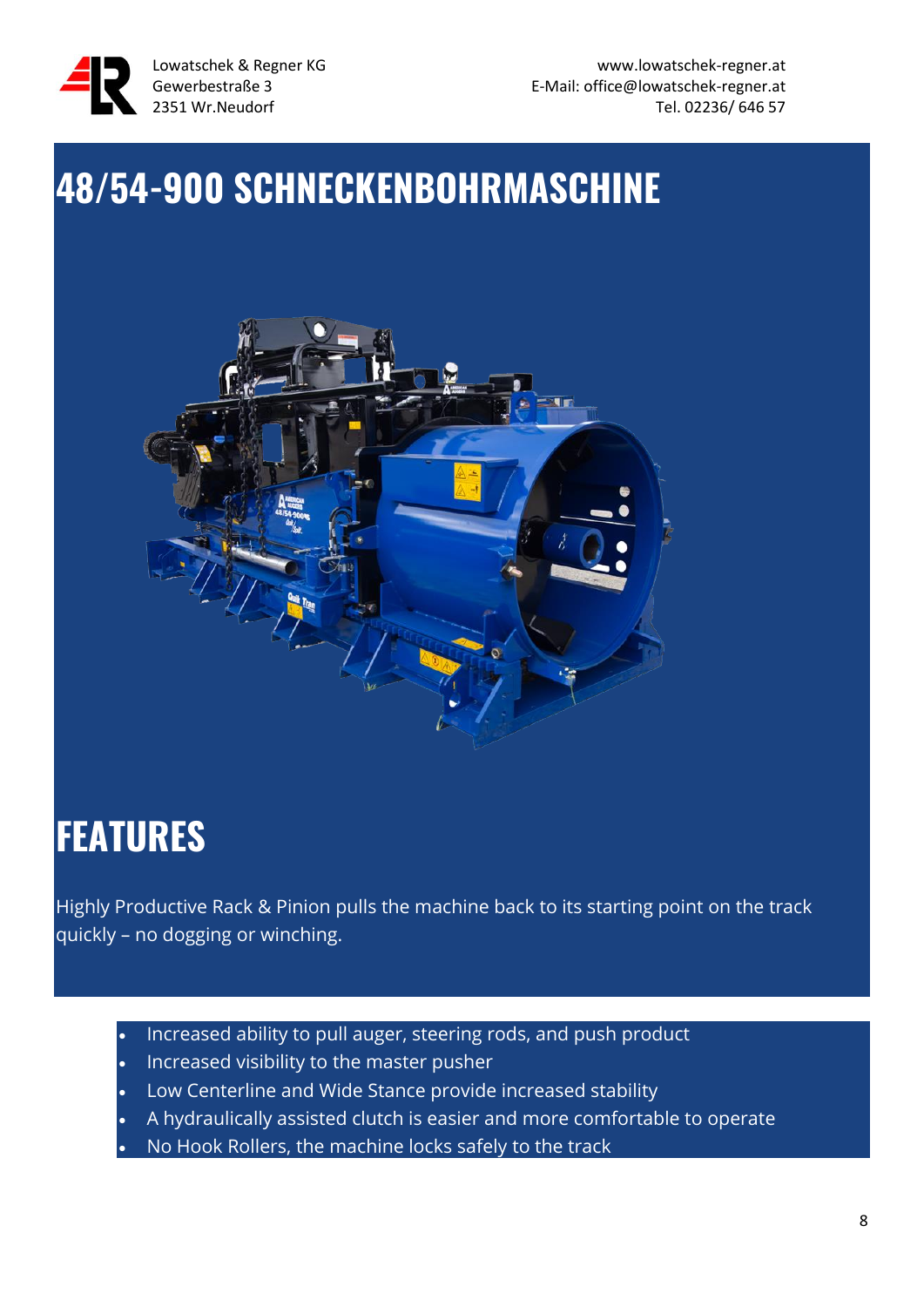

- The ergonomic operating button allows for feathering the rotation and slow turn of the shaft for easy auger installation
- Emergency shutdown switch at the operator's station as well as an operator presence tethered switch.
- Vivid graphics guide safe and proper machine operation
- Updated gauge system includes the improved engine tachometer, engine warning light, & hydraulic thrust pressure reading

### **SPECIFICATIONS**

Power Train

|                         | Engine Tier 4 FinalVolvo TAD571VE Tier 4F Diesel                                                                    |
|-------------------------|---------------------------------------------------------------------------------------------------------------------|
|                         | Rating Tier 4 Final 173 HP (129 kW)                                                                                 |
| $\bullet$               | Maximum Engine Speed Tier 4 Final2200 RPM                                                                           |
| $\bullet$               | Engine Torque Tier 4 Final395 ft-lbs. (536 Nm) @ 2200 RPM                                                           |
|                         | Engine Torque 2 Tier 4 Final597 ft-lbs. (809 Nm) @ 1200 RPM                                                         |
|                         | Fuel Capacity Tier 4 Final 33 U.S. Gallons (125 L)                                                                  |
|                         | Hydraulic Capacity Tier 4 Final22 U.S. Gallons (83 L)                                                               |
| <b>Transmission</b>     |                                                                                                                     |
|                         | TypeEaton FS-5205A, 5-speed                                                                                         |
|                         | Type Tier 4 FinalSpring applied with 14 in. (356 mm) diameter single<br>disk hydraulically-assisted clutch actuator |
| <b>Hydraulic System</b> |                                                                                                                     |
|                         | Maximum Thrust900,000 lbs. (408 Tonnes)                                                                             |
|                         | Hydraulic Thrust Cylinder(3) 9 in. Bore x 35 in. Stroke (229 mm x 889<br>mm)                                        |
| Master Pusher           |                                                                                                                     |
|                         | Diameter48 in. (1,219 mm)                                                                                           |
|                         | Working Range24 in. - 54 in. (610 - 1,372 mm) Casing Diameter                                                       |
|                         | Hex Drive5 in. (127 mm)                                                                                             |
|                         |                                                                                                                     |
|                         |                                                                                                                     |

The Quik Split frame design allows the machine to be separated into sections to accommodate lighter and faster lifts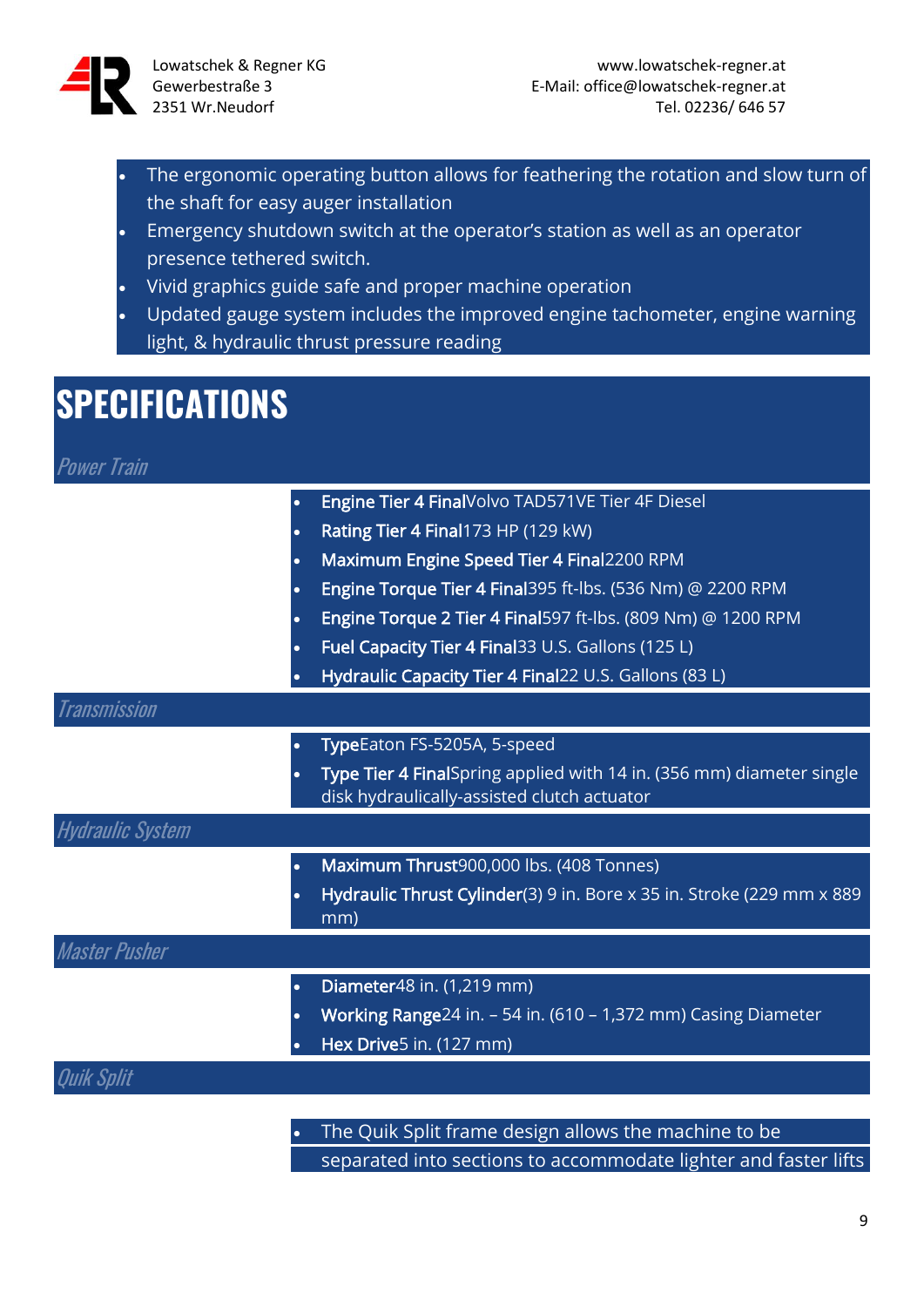

into and out of the bore pit and aids the operator in being able to facilitate better and safer machine positioning.

#### Quik Tran

• Quik Tran is the fast return system, made available exclusively from American Augers, as it provides up to 10,000 lbs. (4,536 kg) of push/pull at high speed, and there will be no dogging or winching during retract, as the Quik Tran system engages directly to the machine track. Quik Trans benefit will be easier machine operation in challenging work climates or conditions.

#### Spoil Door

|  | • With a Safety-First commitment, all American Augers        |
|--|--------------------------------------------------------------|
|  | horizontal earth boring machines are equipped with a gravity |
|  | activated-manual spoil door, which deflects thrown debris    |
|  | from the spoil chamber.                                      |

|  | Dimensions |  |
|--|------------|--|
|  |            |  |
|  |            |  |
|  |            |  |

- Length14 ft. 6 in. (4.42 m)
- Width5 ft. 10 in. (1.78 m)
- Height Tier 46 ft. 7 in. (2.03 m)
- Master Track Length15 ft. (4.57 m) w/1 in. (25 mm) back plate
- Master Track Width5 ft. 6 in. (1.67 m)
- Centerline32.89 in. (835.4 mm)
- Extension Track Length10 ft. (3 m)
	- Extension Track Width5 ft. 3 in. (1.60 m)

#### Weights

- Base Unit (Split Weight)6,150 lbs. (2,790 kg)
- Power Pack (Split Weight) Tier 49,300 lbs. (4,218 kg)
- Master Pusher1,600 lbs. (726 kg)
- Master Track3,900 lbs. (1,769 kg)
- Lifting Sling350 lbs. (159 kg)
- Total Weight Tier 421,300 lbs. (9,662 kg)
- Extension Track3,500 lbs. (1,588 kg) each
- Master Saddle250 lbs. (114 kg)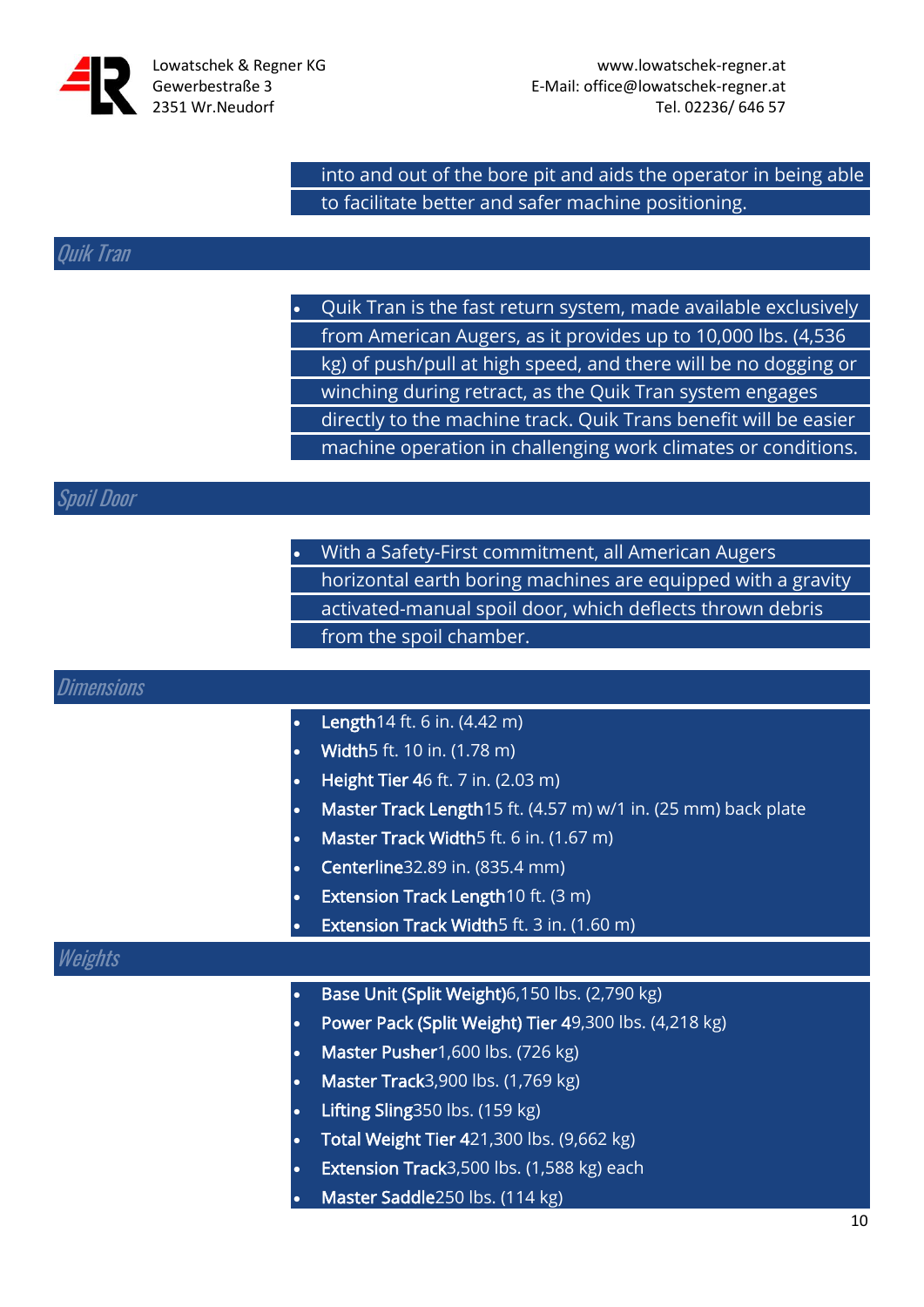

### **60-1200 SCHNECKENBOHRMASCHINE**



### **FEATURES**

Highly Productive Rack & Pinion pulls the machine back to its starting point on the track quickly – no dogging or winching.

- Increased ability to pull auger, steering rods, and push product
- Increased visibility to the master pusher
- Low Centerline and Wide Stance provide increased stability
- A hydraulically assisted clutch is easier and more comfortable to operate
- No Hook Rollers, the machine locks safely to the track
- An ergonomic operating button allows for feathering the rotation and slow turn of the shaft for easy auger installation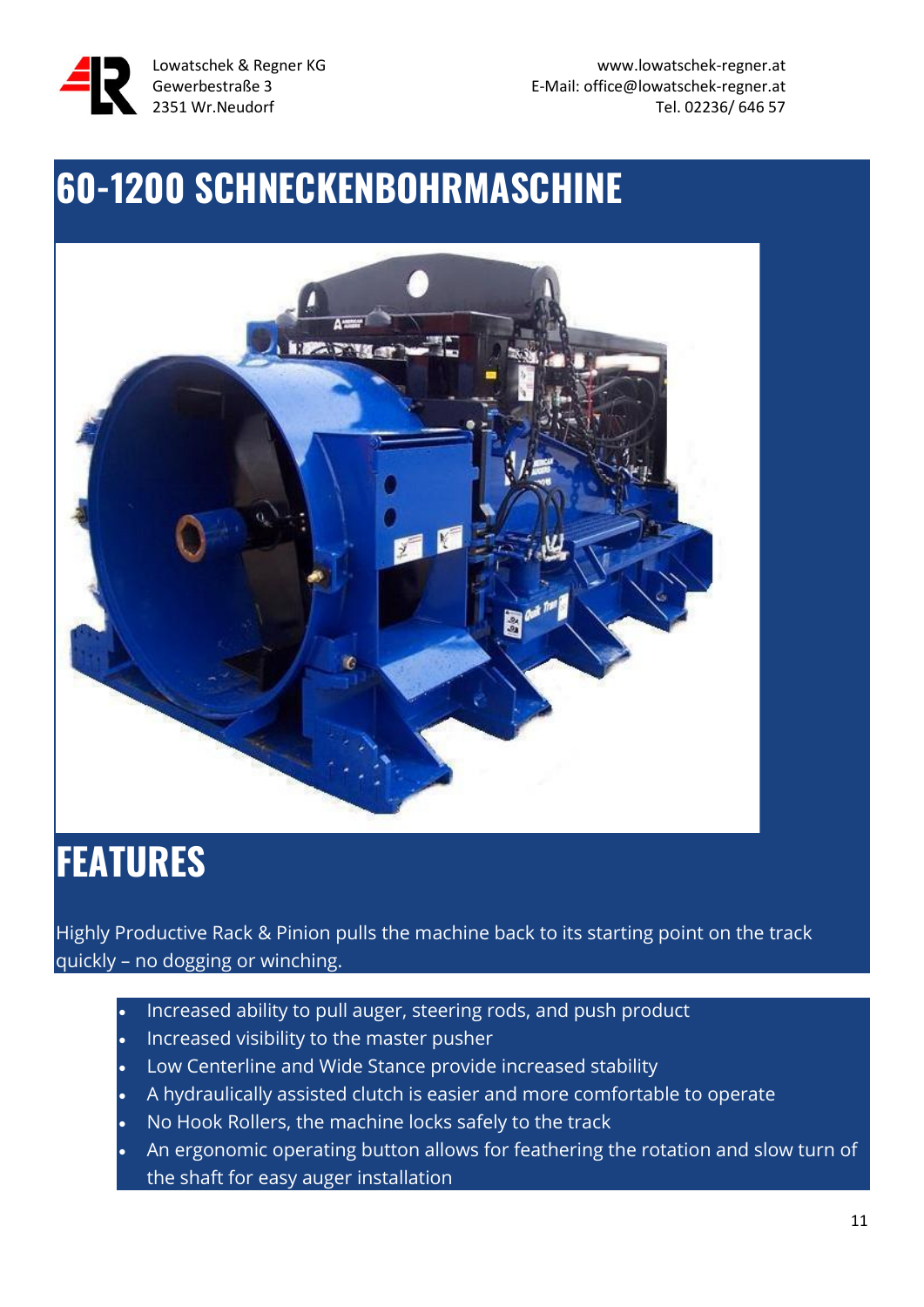

- Emergency shutdown switch at the operator's station as well as an operator presence tethered switch
- Vivid graphics guide safe and proper machine operation
- Updated gauge system includes the improved engine tachometer, engine warning light, & hydraulic thrust pressure reading

### **SPECIFICATIONS**

| <b>Power Train</b> |  |  |
|--------------------|--|--|
|                    |  |  |
|                    |  |  |
|                    |  |  |

|                         | Tier 4 EngineVolvo TAD571VE Tier 4f Diesel                                                |
|-------------------------|-------------------------------------------------------------------------------------------|
|                         | Tier 4 Rating2200 RPM<br>$\bullet$                                                        |
|                         | Tier 4 Maximum Engine Speed 395 ft-lbs. (536 Nm) @ 2200 RPM<br>$\bullet$                  |
|                         | Tier 4 Engine Torque 597 ft-lbs. (809 Nm) @ 1200 RPM<br>$\bullet$                         |
|                         | Tier 4 Fuel Capacity 48 U.S. Gallons (182 L)                                              |
|                         | Tier 4 Hydraulic Capacity22 U.S. Gallons (83 L)                                           |
| <b>Transmission</b>     |                                                                                           |
|                         | Tier 4 TypeEaton FS-5205A, 6-speed<br>$\bullet$                                           |
|                         | Tier 4 ClutchSpring applied with 14 in. (356 mm) diameter single disk<br>$\bullet$        |
|                         | pneumatically-assisted clutch actuator                                                    |
| <b>Hydraulic System</b> |                                                                                           |
|                         | Maximum Thrust1,200,000 lbs. (544 Tonnes)<br>$\bullet$                                    |
|                         | Hydraulic Thrust Cylinder(4) 9 in. Bore x 35 in. Stroke (229 mm x 889<br>$\bullet$<br>mm) |
| <b>Master Pusher</b>    |                                                                                           |
|                         | Diameter60 in. (1,524 mm)                                                                 |
|                         | Working Range24 in. - 60 in. (610 - 1,524 mm) Casing Diameter<br>$\bullet$                |
|                         | Hex Drive5 in. (127 mm)                                                                   |
| Quik Split              |                                                                                           |
|                         |                                                                                           |
|                         | The Quik Split frame design allows the machine to be                                      |
|                         | separated into sections to accommodate lighter and faster lifts                           |

into and out of the bore pit and aids the operator in being able

to facilitate better and safer machine positioning.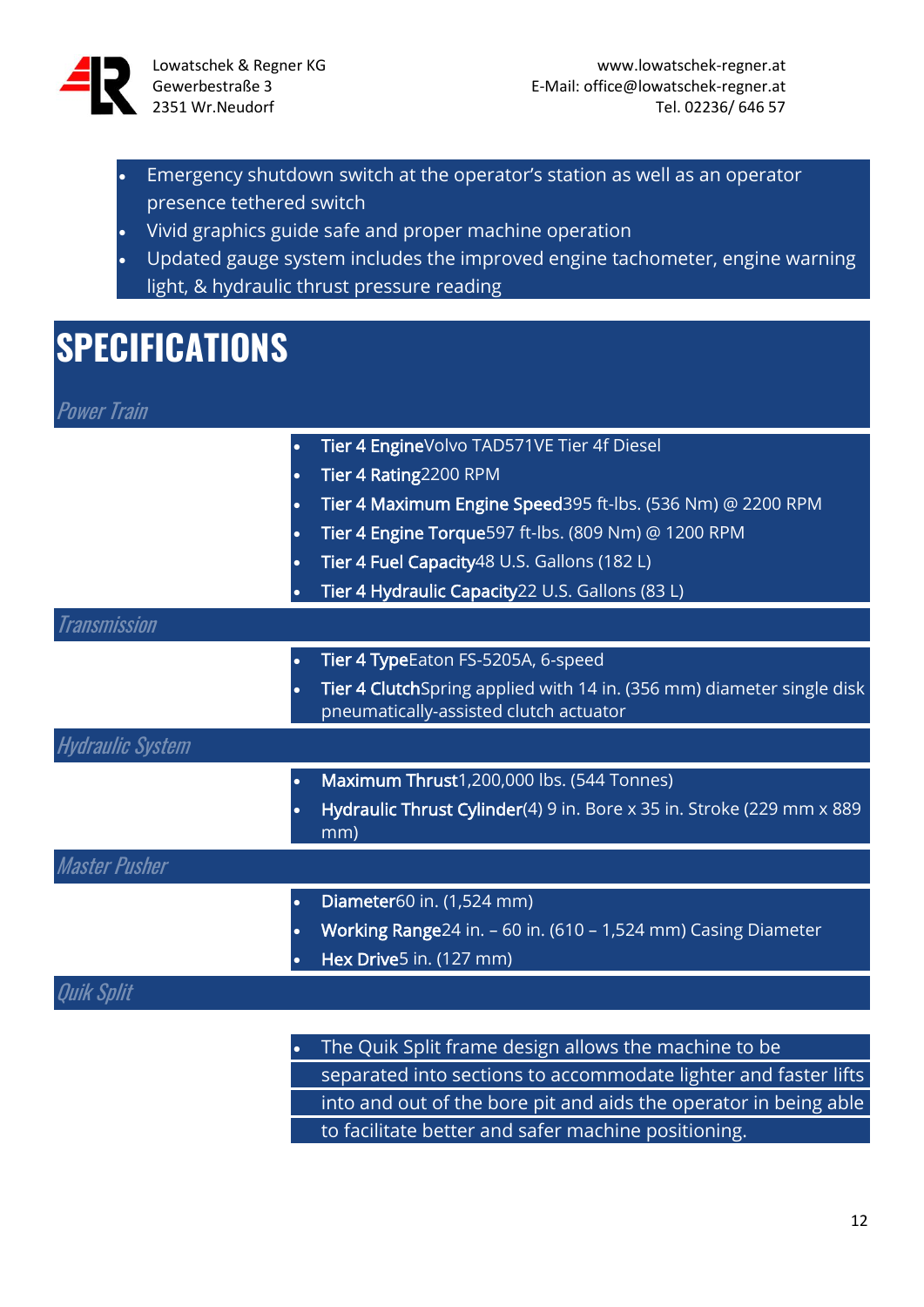

#### Quik Tran

• Quik Tran is the fast return system, made available exclusively from American Augers, as it provides up to 10,000 lbs. (4,536 kg) of push/pull at high speed, and there will be no dogging or winching during retract, as the Quik Tran system engages directly to the machine track. Quik Trans benefit will be easier machine operation in challenging work climates or conditions.

#### Spoil Door

| With a Safety-First commitment all American Augers horizontal  |
|----------------------------------------------------------------|
| earth boring machines are equipped with a gravity activated-   |
| manual spoil door, which deflects thrown debris from the spoil |
| chamber.                                                       |

### Dimensions Length Tier 414 ft. 10 in. (4.52 m) • Width Tier 47 ft. 3 in. (2.21 m) • Height Tier 47 ft. 6 in. (2.29 m) • Master Track Length15 ft. (4.57 m) w/1 mm (38 mm) back plate Master Track Width7 ft. 4 in. (2.23 m) • Centerline36.02 in. (915 mm) **Extension Track Length10 ft. (3 m)** Extension Track Width7 ft. 4 in. (2.23 m) Weights • Base Unit (Split Weight)8,900 lbs. (4,037 kg) • Tier 4 Power Pack (Split Weight)11,500 lbs. (5,216 kg) • Master Pusher2,390 lbs. (1,084 kg) • Master Track7,100 lbs. (3,221 kg)

- Lifting Sling550 lbs. (249 kg)
- Tier 4 Total Weight30,440 lbs. (13,807 kg)
- Extension Track5,600 lbs. (2,540 kg) each
- Master Saddle270 lbs. (123 kg)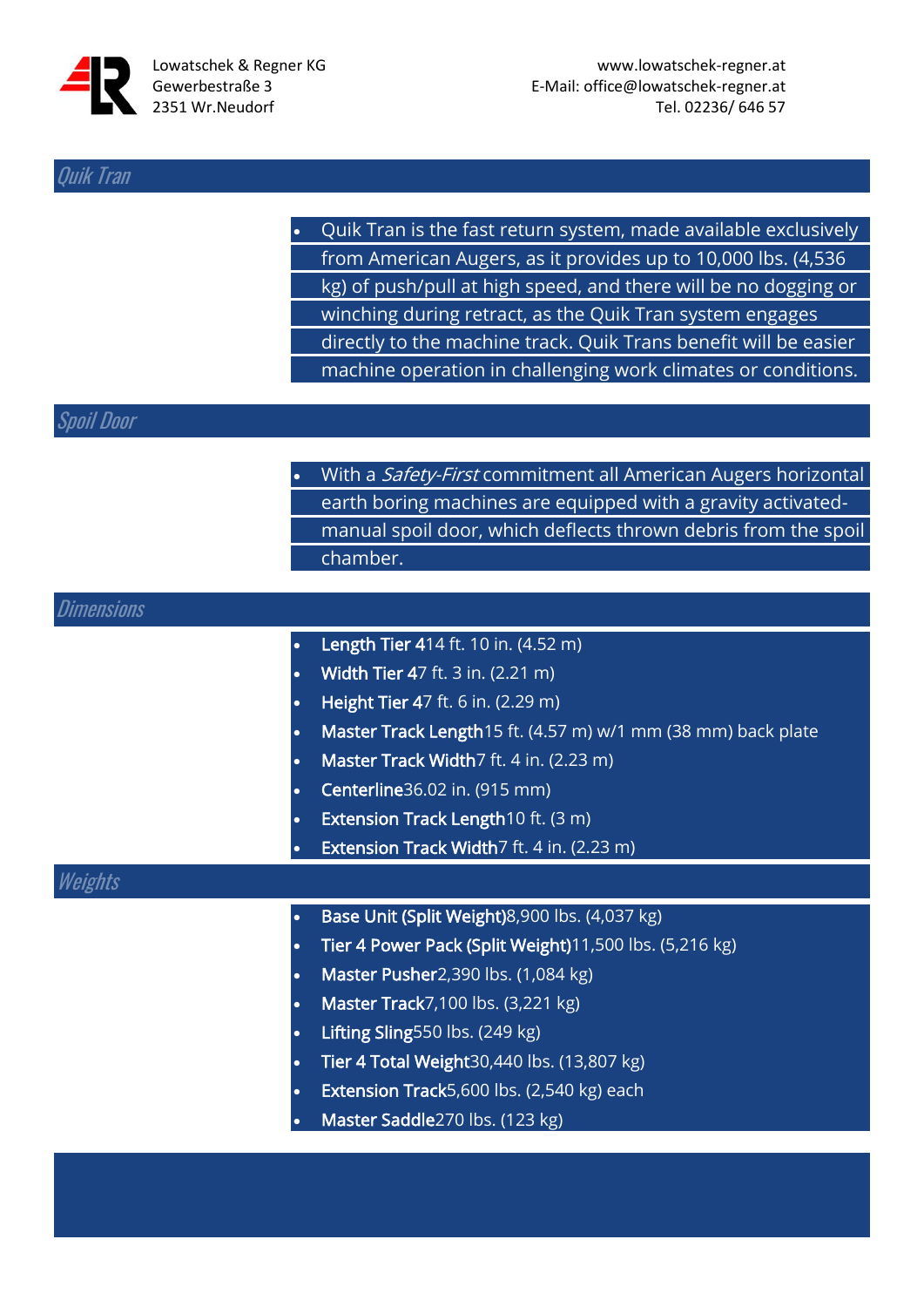

### **70-1200 SCHNECKENBOHRMASCHINE**



### **FEATURES**

The 72-1200 Auger Boring machine has an increased ability to pull auger, steering rods, and push product. Better visibility to the master pusher with a low centerline and wide stance provides improved stability. Hydraulically-assisted clutch is easier and more comfortable to operate. The machine locks safely to the track without hook rollers. Ergonomic operating button allows for feathering rotation and slow turn of the shaft for easy auger installation. Safer operation with emergency shutdown switch at the operator's station as well as an operator presence tethered switch. Updated gauge system includes the improved engine tachometer, engine warning light, & hydraulic thrust pressure reading and vivid graphics guide safe and proper machine operation.

### **SPECIFICATIONS**

Power Train

- Engine Tier 4 Volvo TAD871VE Tier 4f Diesel
- Rating Tier 4 248 HP (185 kW)
- Maximum Engine Speed Tier 4 2200 RPM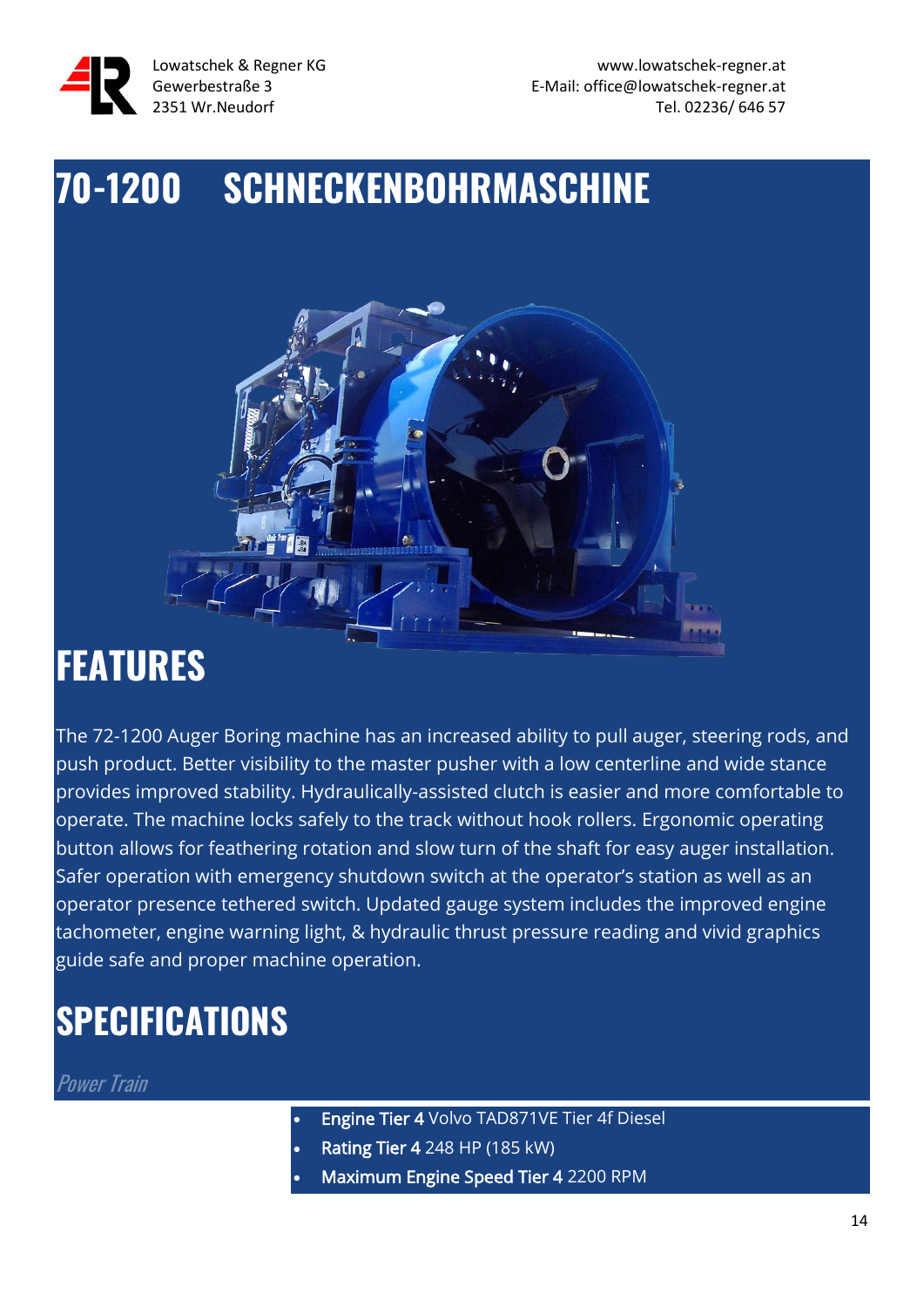|                         | Engine Torque Tier 4 592 ft-lbs. (803 Nm) @ 2200 RPM<br>٠                                                               |
|-------------------------|-------------------------------------------------------------------------------------------------------------------------|
|                         | Engine Torque 2 Tier 4 625 ft-lbs. (847 Nm) @ 1500 RPM<br>$\bullet$                                                     |
|                         | Fuel Capacity Tier 4 52 U.S. Gallons (197 L)<br>$\bullet$                                                               |
|                         | Hydraulic Capacity Tier 4 48 U.S. Gallons (181 L)                                                                       |
| Transmission            |                                                                                                                         |
|                         | TypeEaton FS-6406A<br>$\bullet$                                                                                         |
|                         | ClutchSpring applied with 15.6 in. (395 mm) diameter single disk<br>$\bullet$<br>pneumatically-assisted clutch actuator |
| <b>Hydraulic System</b> |                                                                                                                         |
|                         | Maximum Thrust1,200,000 lbs. (544 Tonnes)<br>$\bullet$                                                                  |
|                         | Hydraulic Thrust Cylinder(4) 9 in. Bore x 35 in. Stroke (229 mm x 889<br>$\bullet$<br>mm)                               |
| <b>Master Pusher</b>    |                                                                                                                         |
|                         | Diameter72 in. (1,829 mm)<br>$\bullet$                                                                                  |
|                         | Working Range24 in. - 72 in. (610 - 1,829 mm) Casing Diameter<br>٠                                                      |
|                         | Hex Drive5 in. (127 mm)                                                                                                 |
|                         |                                                                                                                         |
|                         |                                                                                                                         |
|                         | The Quik Split frame design allows the machine to be<br>$\bullet$                                                       |

separated into sections to accommodate lighter and faster lifts into and out of the bore pit and aids the operator in being able to facilitate better and safer machine positioning.

#### Quik Tran

• Quik Tran is the fast return system, made available exclusively from American Augers, as it provides up to 10,000 lbs. (4,536 kg) of push/pull at high speed, and there will be no dogging or winching during retract, as the Quik Tran system engages directly to the machine track. Quik Trans benefit will be easier machine operation in challenging work climates or conditions.

#### Spoil Door

• With a Safety-First commitment, all American Augers horizontal earth boring machines are equipped with a gravity